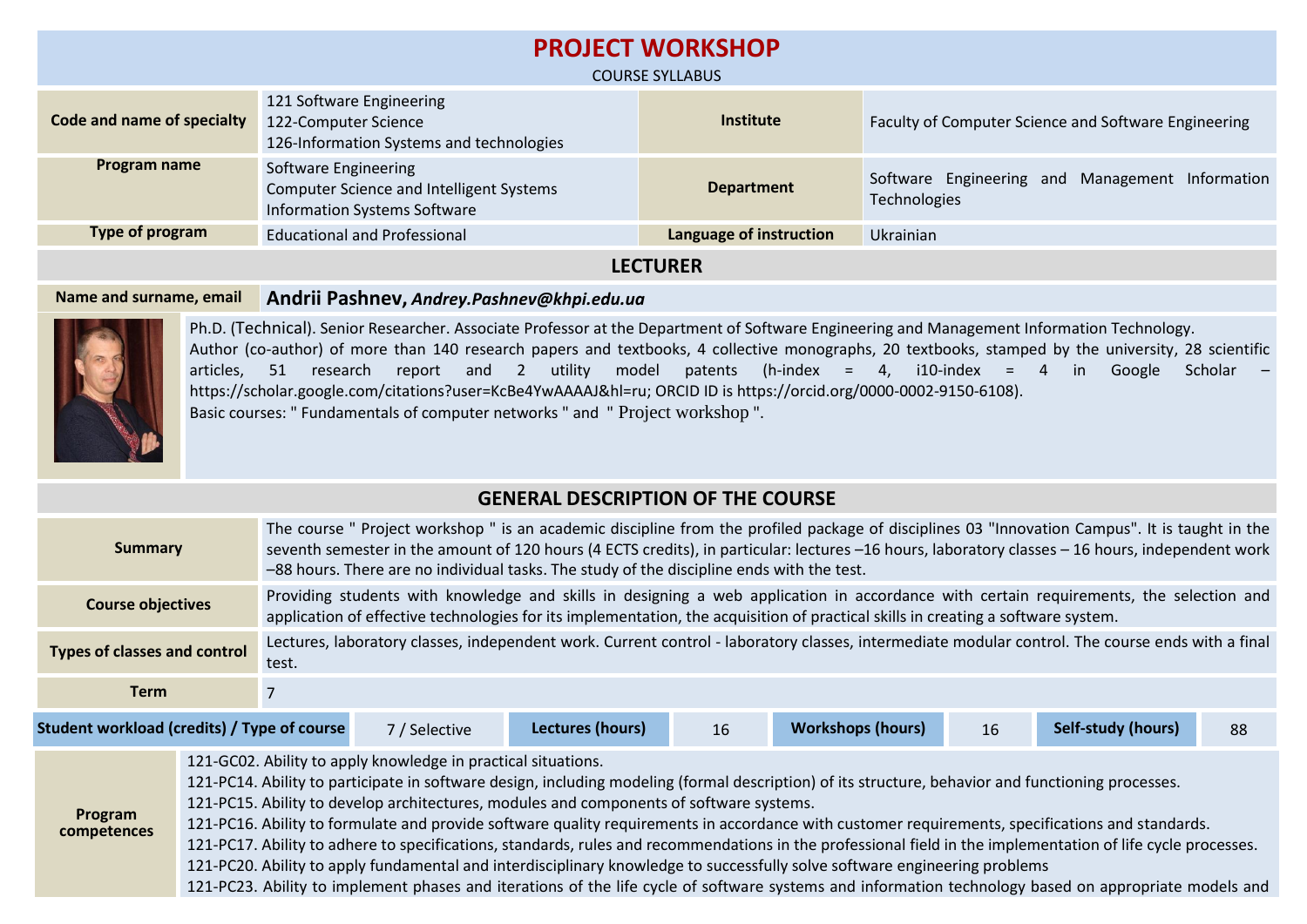approaches to software development.

121-PC25. Ability to reasonably select and master software development and maintenance tools.

122-GC01. Ability to abstract thinking, analysis and synthesis.

122-GC02. Ability to apply knowledge in practical situations.

122-GC03. Knowledge and understanding of the subject area and understanding of professional activity.

122-GC06. Ability to learn and master modern knowledge.

122-GC08. Ability to generate new ideas (creativity).

122-GC09. Ability to work in a team.

122-GC10. Ability to be critical and self-critical.

122-GC11. Ability to make informed decisions.

122-GC12. Ability to evaluate and ensure the quality of work performed.

122-GC13. Ability to act on ethical considerations.

122-GC14. Ability to exercise their rights and responsibilities as a member of society, to realize the values of civil (free democratic) society and the need for its sustainable development, the rule of law, human and civil rights and freedoms in Ukraine.

122-GC15. Ability to preserve and multiply moral, cultural, scientific values and achievements of society based on understanding the history and patterns of development of the subject area, its place in the general system of knowledge about nature and society and in the development of society, techniques and technologies. active recreation and leading a healthy lifestyle.

122-PC01. Ability to mathematically formulate and study continuous and discrete mathematical models, justify the choice of methods and approaches for solving theoretical and applied problems in the field of computer science, analysis and interpretation.

122-PC07. Ability to apply the theoretical and practical foundations of methodology and modeling technology to study the characteristics and behavior of complex objects and systems, to conduct computational experiments with processing and analysis of results.

122-PC08. Ability to design and develop software using different programming paradigms: generalized, object-oriented, functional, logical, with appropriate models, methods and algorithms of calculations, data structures and control mechanisms.

122-PC09. Ability to implement a multi-tier computing model based on client-server architecture, including databases, knowledge and data warehouses, perform distributed processing of large data sets on clusters of standard servers to meet the computing needs of users, including cloud services.

122-PC10. Ability to apply methodologies, technologies and tools to manage the life cycle processes of information and software systems, information technology products and services in accordance with customer requirements.

122-PC11. Ability to data mining based on methods of computational intelligence, including large and poorly structured data, their prompt processing and visualization of analysis results in the process of solving applied problems.

122-PC14. Ability to apply methods and means of information security, to develop and operate special software for protection of information resources of critical information infrastructure.

122-PC15. Ability to analyze and functional modeling of business processes, construction and practical application of functional models of organizational, economic and production-technical systems, methods of risk assessment of their design.

126-GC02. Ability to apply knowledge in practical situations.

126-GC03. Ability to understand the subject area and professional activity.

126-GC06. Ability to search, process and summarize information from various sources.

126-GC07. Ability to develop and manage projects.

126-GC08. Ability to evaluate and ensure the quality of work performed.

126-PC01. Ability to analyze the object of design or operation and its subject area.

126-PC02. Ability to apply standards in the field of information systems and technologies in the development of functional profiles, construction and integration of systems, products, services and infrastructure elements of the organization.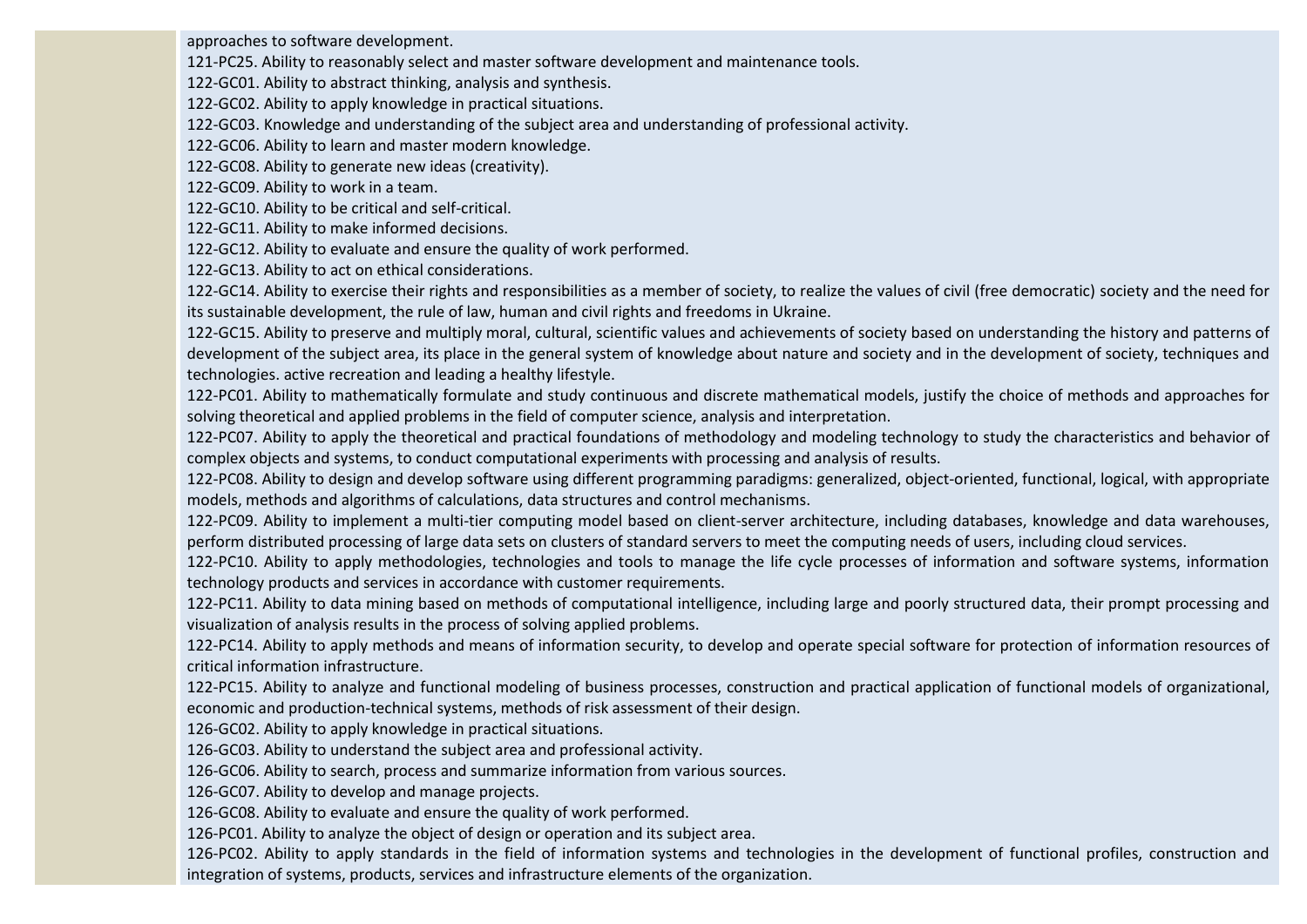126-PC03. Ability to design, develop, debug and improve system, communication and software and hardware of information systems and technologies, the Internet of Things (IoT), computer-integrated systems and system network structure, their management.

126-PC04. Ability to design, develop and use tools for the implementation of information systems, technologies and infocommunications (methodological, informational, algorithmic, technical, software and others).

126-PC12. Ability to manage and use modern information and communication systems and technologies (including those based on the use of the Internet).

| <b>Learning outcomes</b>                                                                                                                            | <b>Teaching and learning methods</b>                                                                                                                                                | <b>Forms of assessment</b><br>(continuous assessment CAS, final assessment FAS)                                                                                                                                                                                                           |  |  |  |
|-----------------------------------------------------------------------------------------------------------------------------------------------------|-------------------------------------------------------------------------------------------------------------------------------------------------------------------------------------|-------------------------------------------------------------------------------------------------------------------------------------------------------------------------------------------------------------------------------------------------------------------------------------------|--|--|--|
| 121-PLO 03. Know the basic processes, phases<br>and iterations of the software life cycle.                                                          |                                                                                                                                                                                     |                                                                                                                                                                                                                                                                                           |  |  |  |
| 121-PLO 04. Know and apply professional<br>standards and other legal documents in the<br>field of software engineering.                             |                                                                                                                                                                                     |                                                                                                                                                                                                                                                                                           |  |  |  |
| 121-PLO 06. Ability to choose and use the<br>methodology of creating software appropriate<br>to the task.                                           |                                                                                                                                                                                     |                                                                                                                                                                                                                                                                                           |  |  |  |
| 121-PLO 09. Know and be able to use methods<br>and tools for collecting, formulating and<br>analyzing software requirements.                        |                                                                                                                                                                                     |                                                                                                                                                                                                                                                                                           |  |  |  |
| 121-PLO 10. Conduct a pre-project survey of<br>the subject area, systematic analysis of the<br>design object.                                       | Problem lectures, mini-lectures, work in small groups,<br>presentations, laboratory classes (with elements of seminar<br>discussion), business and role-playing games, case method. |                                                                                                                                                                                                                                                                                           |  |  |  |
| 121-PLO 11. Choose source data for design,<br>guided by formal methods of describing<br>requirements and modeling.                                  |                                                                                                                                                                                     | Written individual assignments for laboratory works (CAS),<br>assessment of knowledge in laboratory classes (CAS), express<br>surveys (CAS), online tests (CAS), final/semester control in<br>the form of a semester test, according to the schedule of the<br>educational process (FAS). |  |  |  |
| 121-PLO 12. Apply effective approaches to<br>software design in practice.                                                                           |                                                                                                                                                                                     |                                                                                                                                                                                                                                                                                           |  |  |  |
| 121-PLO 13. Know and apply methods of<br>algorithm development, software design and<br>data and knowledge structures.                               |                                                                                                                                                                                     |                                                                                                                                                                                                                                                                                           |  |  |  |
| 121-PLO 14. Apply in practice the tools of<br>domain analysis, design, testing, visualization,<br>measurement and documentation of software.        |                                                                                                                                                                                     |                                                                                                                                                                                                                                                                                           |  |  |  |
| 121-PLO 15. Motivated to choose programming<br>languages and development technologies to<br>solve problems of software creation and<br>maintenance. |                                                                                                                                                                                     |                                                                                                                                                                                                                                                                                           |  |  |  |
| 121-PLO 17. Be able to apply methods of<br>component software development.                                                                          |                                                                                                                                                                                     |                                                                                                                                                                                                                                                                                           |  |  |  |
| 121-PLO 19. Know and be able to apply                                                                                                               |                                                                                                                                                                                     |                                                                                                                                                                                                                                                                                           |  |  |  |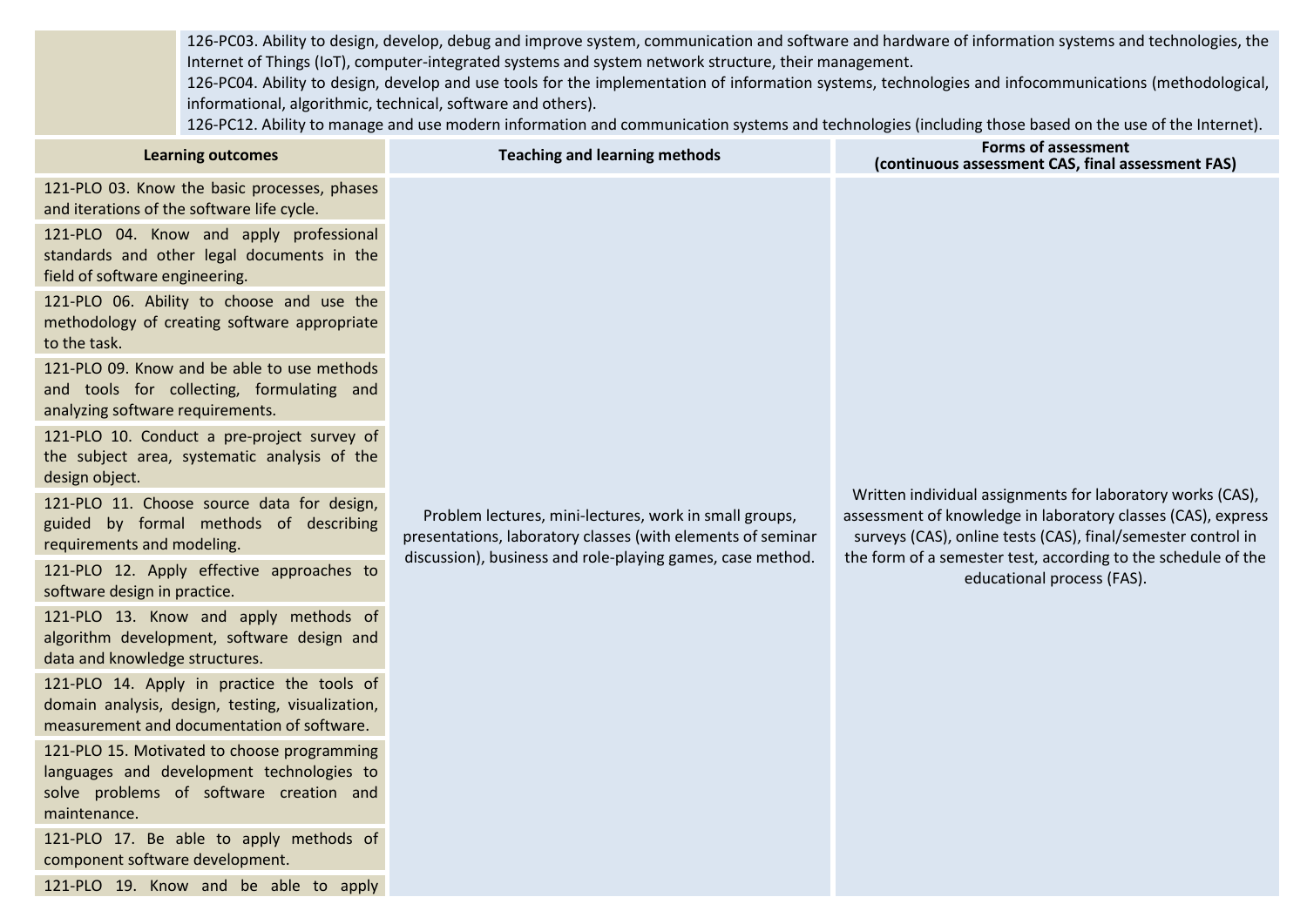methods of software verification and validation.

121-PLO 20. Know approaches to evaluating and ensuring software quality.

121-PLO 23. Be able to document and present the results of software development.

122-PLO 09. Develop software models of subject environments, choose a programming paradigm from the standpoint of convenience and quality of application for the implementation of methods and algorithms for solving problems in the field of computer science.

122-PLO 10. Use tools for developing clientserver applications, design conceptual, logical and physical models of databases, develop and optimize queries to them, create distributed databases, repositories and showcases of databases, knowledge bases, including on cloud services, using web languages -programming.

122-PLO 11. Have the skills to manage the life cycle of software, products and services of information technology in accordance with the requirements and restrictions of the customer, be able to develop project documentation (feasibility study, terms of reference, business plan, agreement, contract, contract).

122-PLO 13. Know the languages of system programming and methods of program development that interact with the components of computer systems, know network technologies, computer network architectures, have practical skills in the technology of computer network administration and their software.

122-PLO 15. Understand the concept of information security, the principles of secure software design, ensure the security of computer networks in conditions of incomplete and uncertain source data.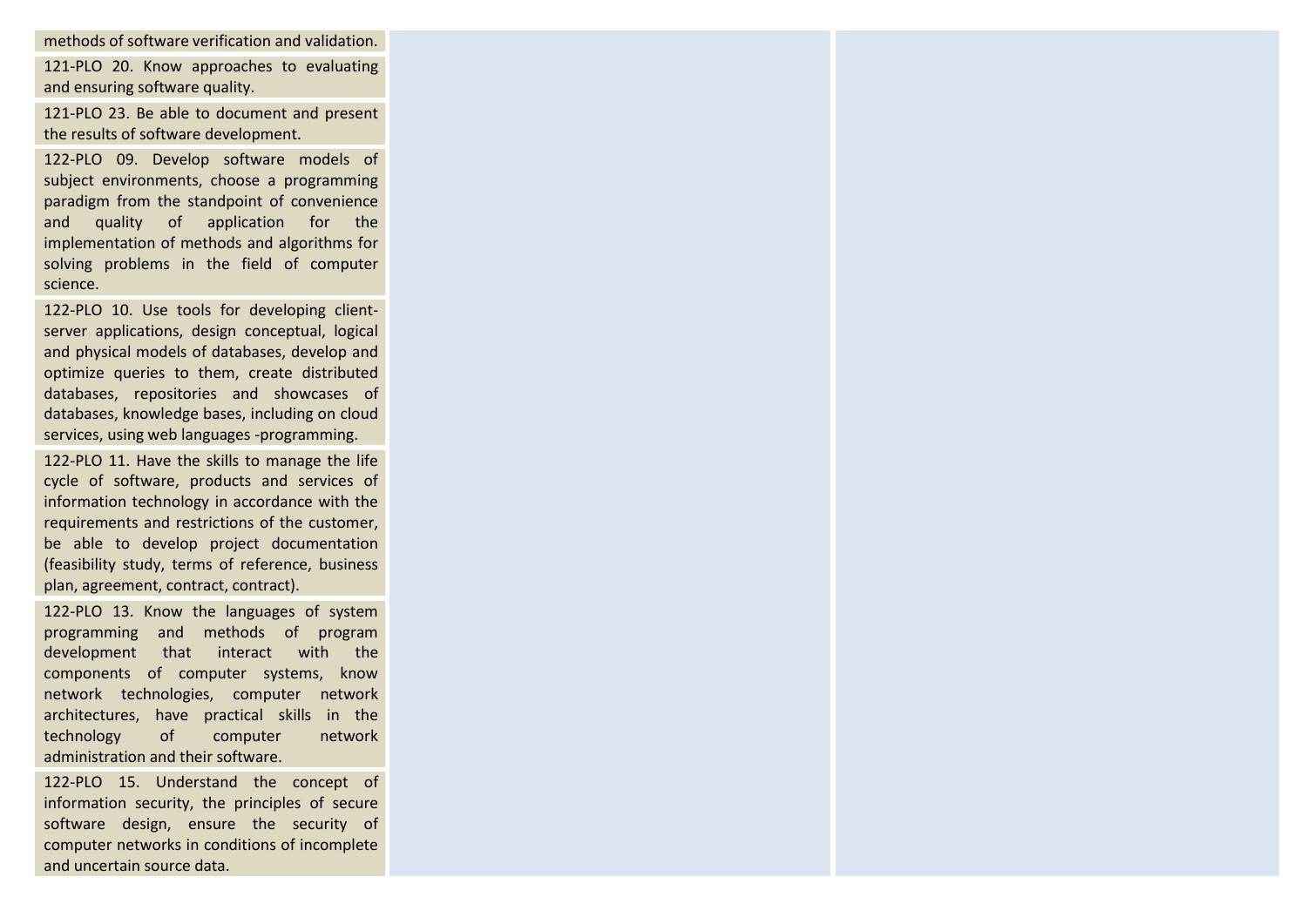122-PLO 16. Perform parallel and distributed calculations, apply numerical methods and algorithms for parallel structures, parallel programming languages in the development and operation of parallel and distributed software.

126-PLO 02. Apply knowledge of basic and natural sciences, systems analysis and modeling technologies, standard algorithms and discrete analysis in solving problems of design and use of information systems and technologies.

126-PLO 03. To use basic knowledge of informatics and modern information systems and technologies, programming skills, technologies of safe work in computer networks, methods of creation of databases and Internet resources, technologies of development of algorithms and computer programs in high-level languages with application of object-oriented programming to solve problems of design and use of information systems and technologies.

126-PLO 04. Conduct a systematic analysis of design objects and justify the choice of structure, algorithms and methods of information transfer in information systems and technologies.

126-PLO 05. Argue the choice of software and hardware for the creation of information systems and technologies based on the analysis of their properties, purpose and technical characteristics, taking into account the requirements for the system and operating conditions; have the skills to debug and test software and hardware of information systems and technologies.

126-PLO 06. Demonstrate knowledge of the current level of information systems technology, practical skills of programming and use of applied and specialized computer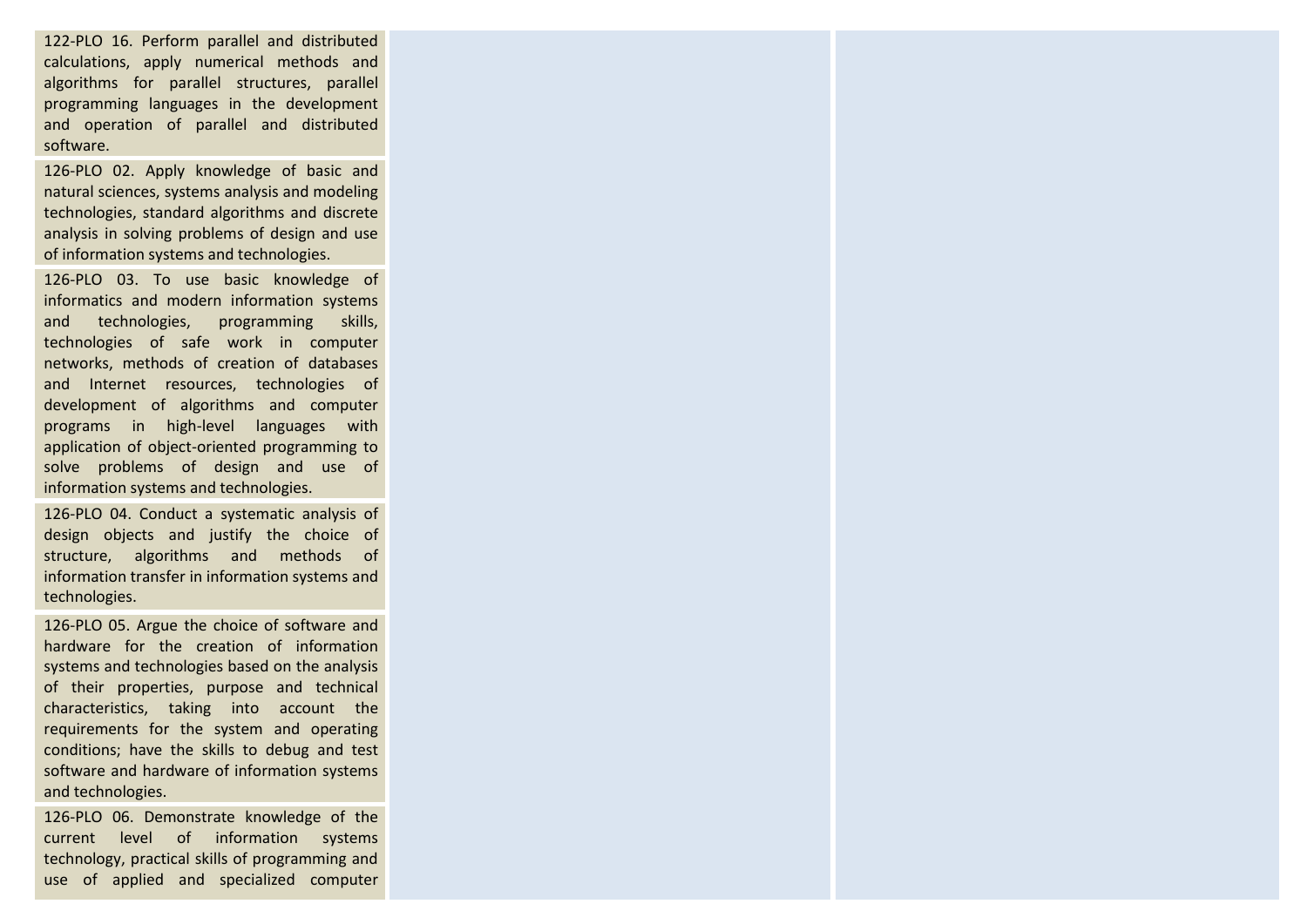systems and environments for their implementation in professional activities.

126-PLO 08. Apply the rules of design materials for information systems and technologies, know the composition and sequence of design work, taking into account the requirements of relevant legal documents for implementation in professional activities.

## **ASSESSMENT AND GRADING**

| <b>Ranges</b><br><b>of</b><br>points<br>corresp | <b>Total score (points) for</b><br>all types of learning<br>activities | <b>ECTS</b> grading<br>scale | The national grading scale                               |                    | 100% Final assessment as a result of Final<br>test (30%) and Continuous assessment<br>$(70\%)$ .<br>30% Final test.<br>70% Continuous assessment:<br>- 40% of assessment of tasks in<br>laboratory classes;<br>- 30% intermediate control (the first<br>modular control work - 10%, the second<br>modular control work - 20%). |
|-------------------------------------------------|------------------------------------------------------------------------|------------------------------|----------------------------------------------------------|--------------------|--------------------------------------------------------------------------------------------------------------------------------------------------------------------------------------------------------------------------------------------------------------------------------------------------------------------------------|
|                                                 | 90-100                                                                 | A                            | excellent                                                |                    |                                                                                                                                                                                                                                                                                                                                |
|                                                 | 82-89                                                                  | B                            | good                                                     | <b>Allocation</b>  |                                                                                                                                                                                                                                                                                                                                |
|                                                 | 74-81                                                                  | $\mathsf{C}$                 |                                                          | of grade<br>points |                                                                                                                                                                                                                                                                                                                                |
| onding<br>to                                    | 64-73                                                                  | D                            | satisfactory                                             |                    |                                                                                                                                                                                                                                                                                                                                |
| grades                                          | 60-63                                                                  |                              |                                                          |                    |                                                                                                                                                                                                                                                                                                                                |
|                                                 | 35-59                                                                  | <b>FX</b>                    | Unsatisfactory (with the exam retake option)             |                    |                                                                                                                                                                                                                                                                                                                                |
|                                                 | $0 - 34$                                                               |                              | Unsatisfactory (with mandatory repetition of the course) |                    |                                                                                                                                                                                                                                                                                                                                |

**Course policy** Students must attend all classes according to the study schedule and adhere to the norms of academic ethics. To study the course, students need to have their personal computer and (or) use computers of the computer center at the department. Students must work with compulsory and recommended reading, including Internet resources. Students must complete and submit all laboratory works during the semester in which the course is taught, before the examination session. The final assessment is not carried out without the personal presence of students.

# **COURSE STRUCTURE AND CONTENT**

| Topic 1        | The essence and structure of<br>the project, setting tasks for<br>designing a web application                                  | Laboratory work 1 | Overview of the essence of the subject area of the<br>project. Creating the necessary classes and<br>methods            |     | Familiarization with the requirements of the Java<br><b>Code Convention</b>                                                                                                     |
|----------------|--------------------------------------------------------------------------------------------------------------------------------|-------------------|-------------------------------------------------------------------------------------------------------------------------|-----|---------------------------------------------------------------------------------------------------------------------------------------------------------------------------------|
| Topic 2        | relational<br>Web<br>application<br>database design                                                                            | Laboratory work 2 | Creating<br>relational database for a web<br>a<br>application using MySQL or PostgreSQL and<br>providing access to data | 2 K | Introduction to the Java Database Connectivity<br>Application Programming Interface (JDBC API)<br>specification                                                                 |
| <b>Topic 3</b> | Features of web application<br>implementation<br>architecture<br>Model-View-Controller<br>using<br>scheme and design templates | Laboratory work 3 | Implement a web application architecture using<br>an MVC schema and design templates                                    |     | Introduction to design templates (Team, Strategy,<br>Factory, Builder, Singleton, Front controller,<br>Observer, Adapter) and JavaScript Frameworks<br>(Bootstrap, Materialize) |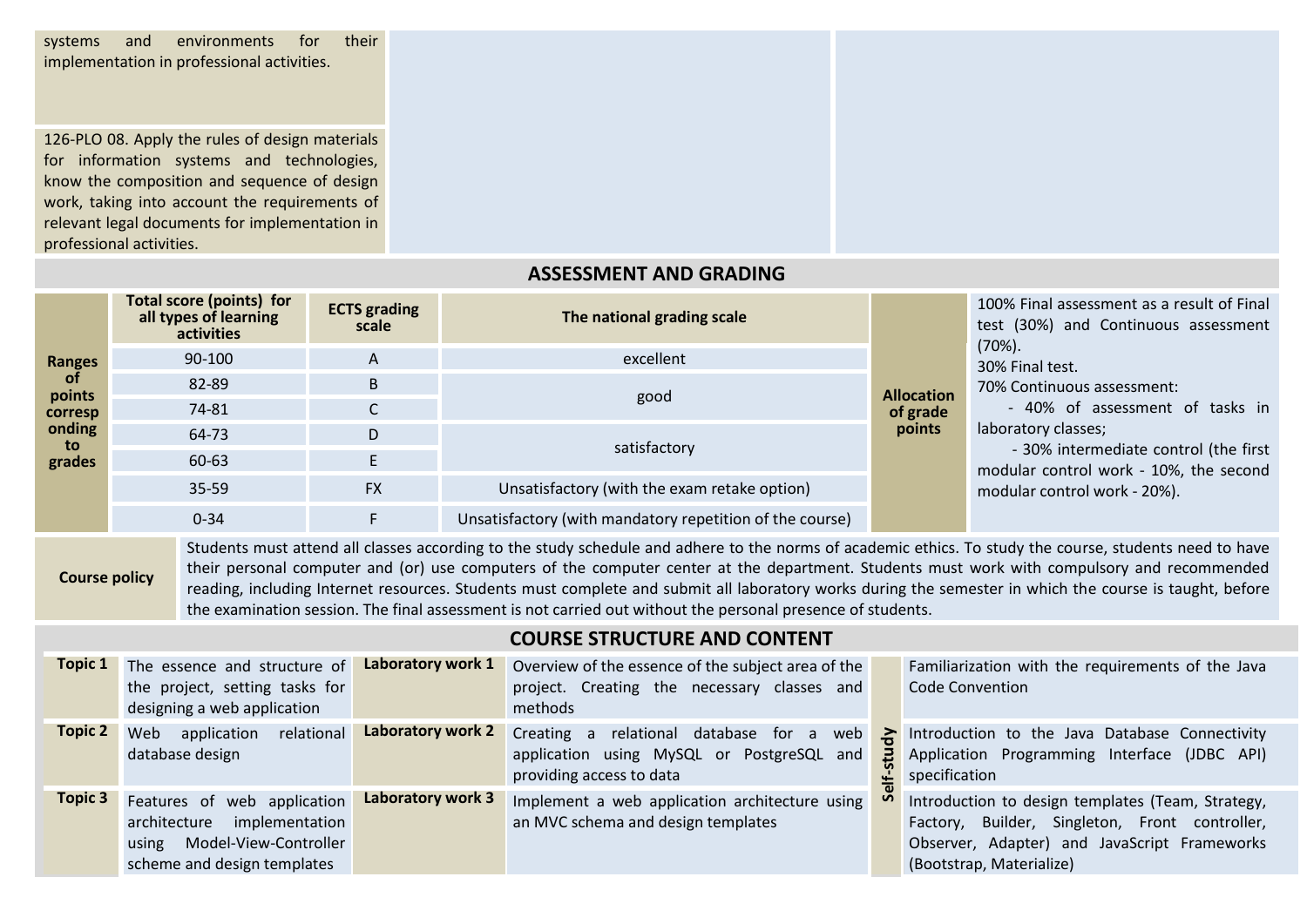| <b>Topic 4</b>             | web<br>Create<br>dynamic<br>application components                               | Laboratory work 4        | Implement user request processing using servlets<br>and Java Server Pages technology, create tags and<br>provide protection against re-sending data to the<br>server when updating a web page |  | Learn about tag assignment from the standard JSTL<br>library and session, filter, and listener applications                                          |
|----------------------------|----------------------------------------------------------------------------------|--------------------------|-----------------------------------------------------------------------------------------------------------------------------------------------------------------------------------------------|--|------------------------------------------------------------------------------------------------------------------------------------------------------|
| <b>Topic 5</b>             | Web<br>data<br>pagination,<br>page<br>validation<br>exception<br>and<br>handling | Laboratory work 5        | Implementation of web page pagination, data<br>validation and exception handling                                                                                                              |  | Introduction to the concept of stack trace                                                                                                           |
| Topic 6                    | web<br>Secure<br>to<br>access<br>application data                                | Laboratory work 6        | 0f<br>Implementation<br>authentication<br>and<br>authorization, delimitation of user access rights,<br>password encryption, creation of captcha                                               |  | Introduction to the means of authentication and<br>authorization, delimitation of user access rights,<br>password encryption, the concept of captcha |
| <b>Topic 7</b>             | for<br>creating an<br>Procedure<br>event log using the log4j library             | Laboratory work 7        | Implementation of the event log using the log4<br>library                                                                                                                                     |  | Acquaintance with the log4 library                                                                                                                   |
| <b>Topic 8</b>             | for testing the<br>Procedure<br>developed web application                        | <b>Laboratory work 8</b> | Testing the developed web application using<br>modular and integration tests                                                                                                                  |  | Introduction to the possibilities of modular and<br>integration testing                                                                              |
| <b>RECOMMENDED READING</b> |                                                                                  |                          |                                                                                                                                                                                               |  |                                                                                                                                                      |